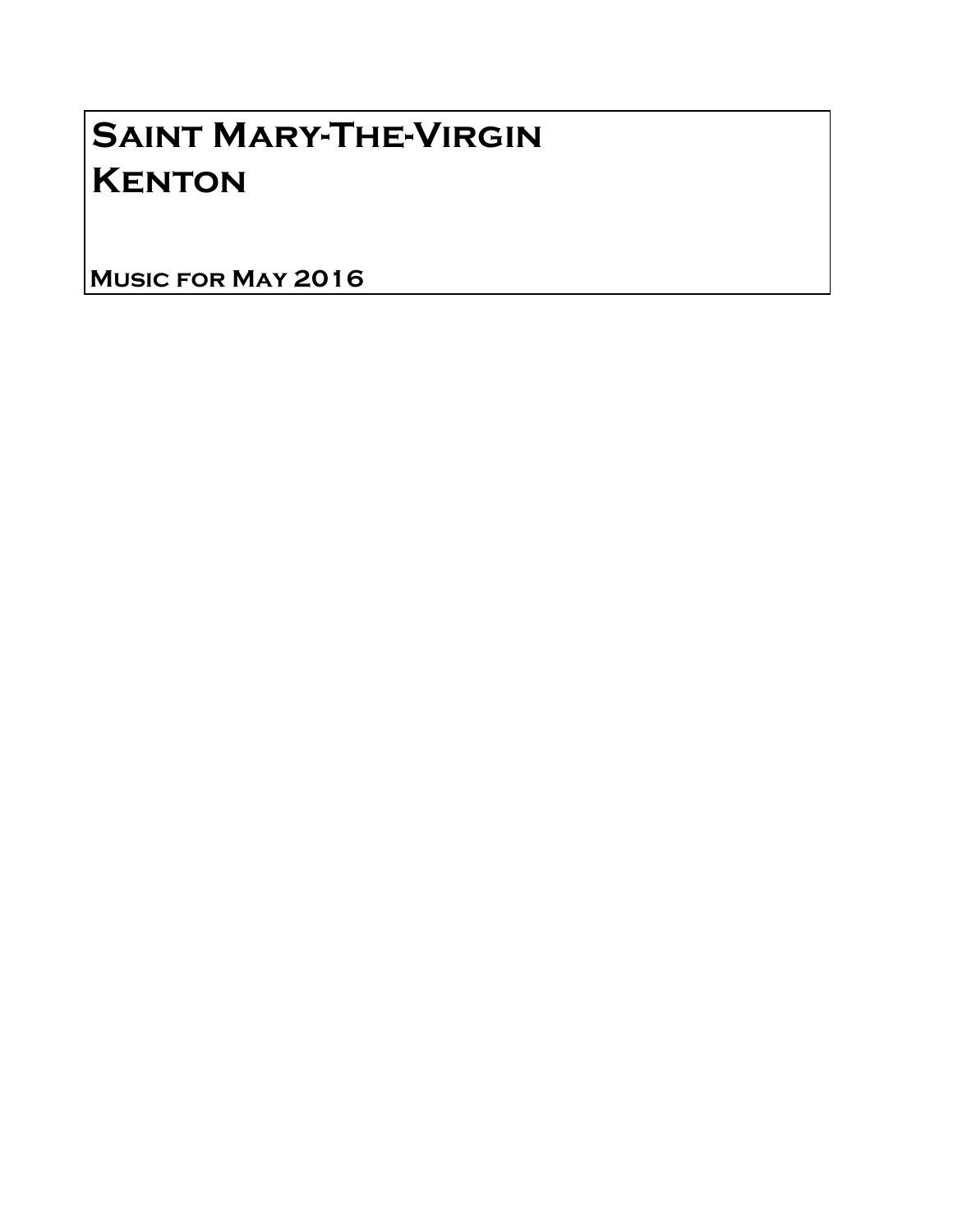| 1st May                   | <b>Easter VI</b> |                               |
|---------------------------|------------------|-------------------------------|
| Introit                   | 113              | Love's redeeming work is done |
| <b>Responsorial Psalm</b> | Page 175         | First setting                 |
| Gradual                   |                  |                               |
| Offertory                 | 103 (t271)       | Alleluya! Alleluia!           |
| Communion                 | 419              | O Holy Spirit, Lord of grace  |
| Recessional               | 119              | The strife is o'er            |
|                           |                  |                               |

| Setting      | <b>Belmont Mass</b>                 |
|--------------|-------------------------------------|
| At communion | Lord your word's our heavenly bread |

## **8th May Ascension**

| Introit<br><b>Responsorial Psalm</b><br>Gradual | 134<br>Page 48 | The head that once was crowned with thorns<br>Secons setting |
|-------------------------------------------------|----------------|--------------------------------------------------------------|
| Offertory                                       | 130 $(i)$      | Hail the day                                                 |
| Communion                                       | 304            | Once, only once                                              |
| Recessional                                     | 349            | Come let us join our cheerful songs                          |
|                                                 | Setting        | <b>Martin Shaw</b>                                           |
|                                                 | At communion   | Let all the world                                            |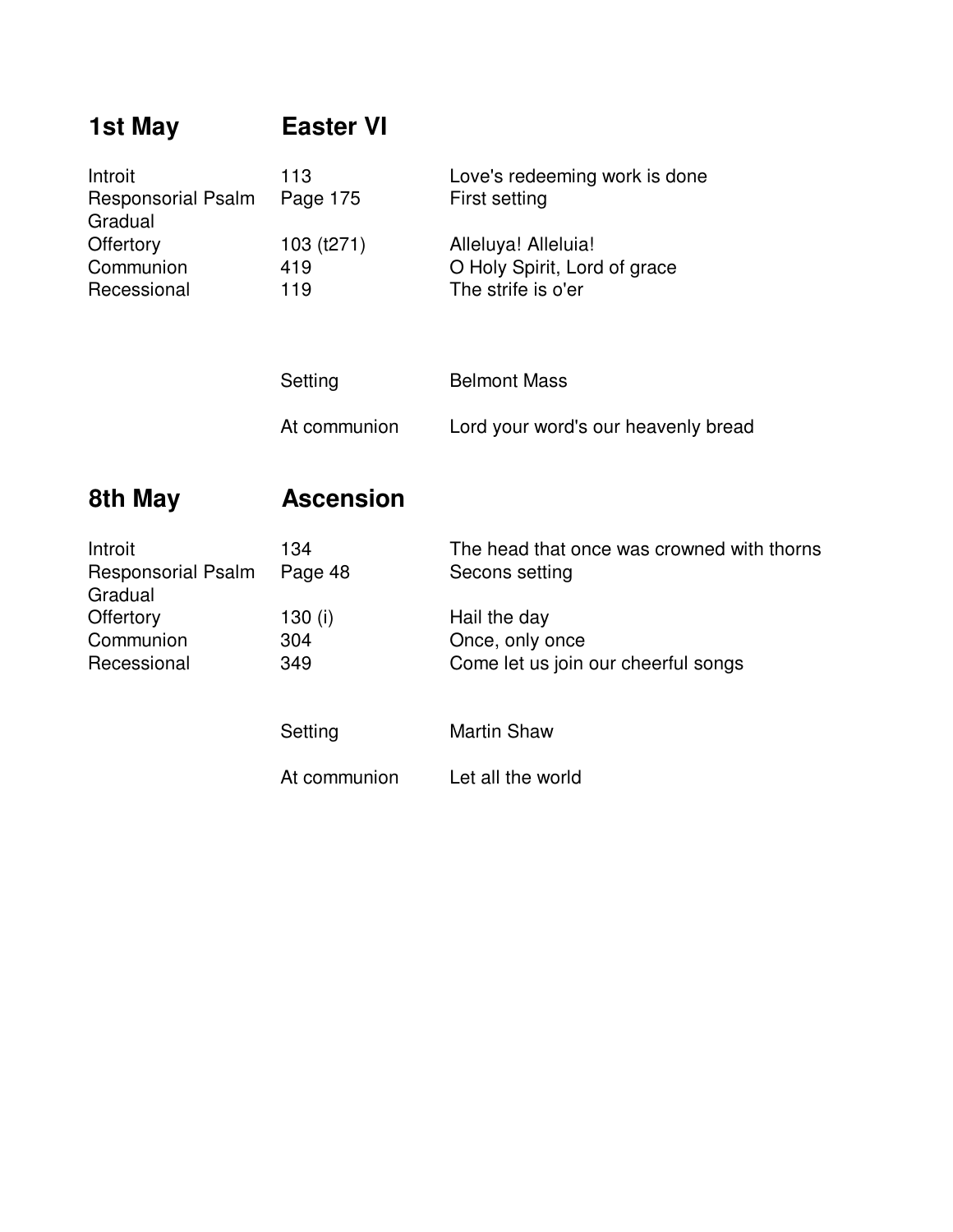| <b>Whit Sunday</b> |
|--------------------|
|                    |

| Introit                   | 139          | Come, thou Holy Spirit, come           |
|---------------------------|--------------|----------------------------------------|
| <b>Responsorial Psalm</b> | Page 52      | First setting                          |
| Gradual                   |              |                                        |
| <b>Offertory</b>          | 137          | Come down, O Love Divine               |
| Communion                 | 307          | Sweet sacrament divine                 |
| Recessional               | 140          | Holy Spirit, come, confirm us          |
|                           | Setting      | Mass of St Gregory & Lourdes II Gloria |
|                           | At communion | Come spirit of our God                 |

## **22nd May Trinity Sunday**

| 146      | Holy! Holy! Holy!                 |
|----------|-----------------------------------|
| Page 177 | Second setting                    |
|          |                                   |
| 336      | Angel voices                      |
| 295      | Let all mortal flesh keep silence |
| 377      | Immortal, invisble                |
|          |                                   |

Setting St Ralph Sherwin Mass

At communion Come my Way